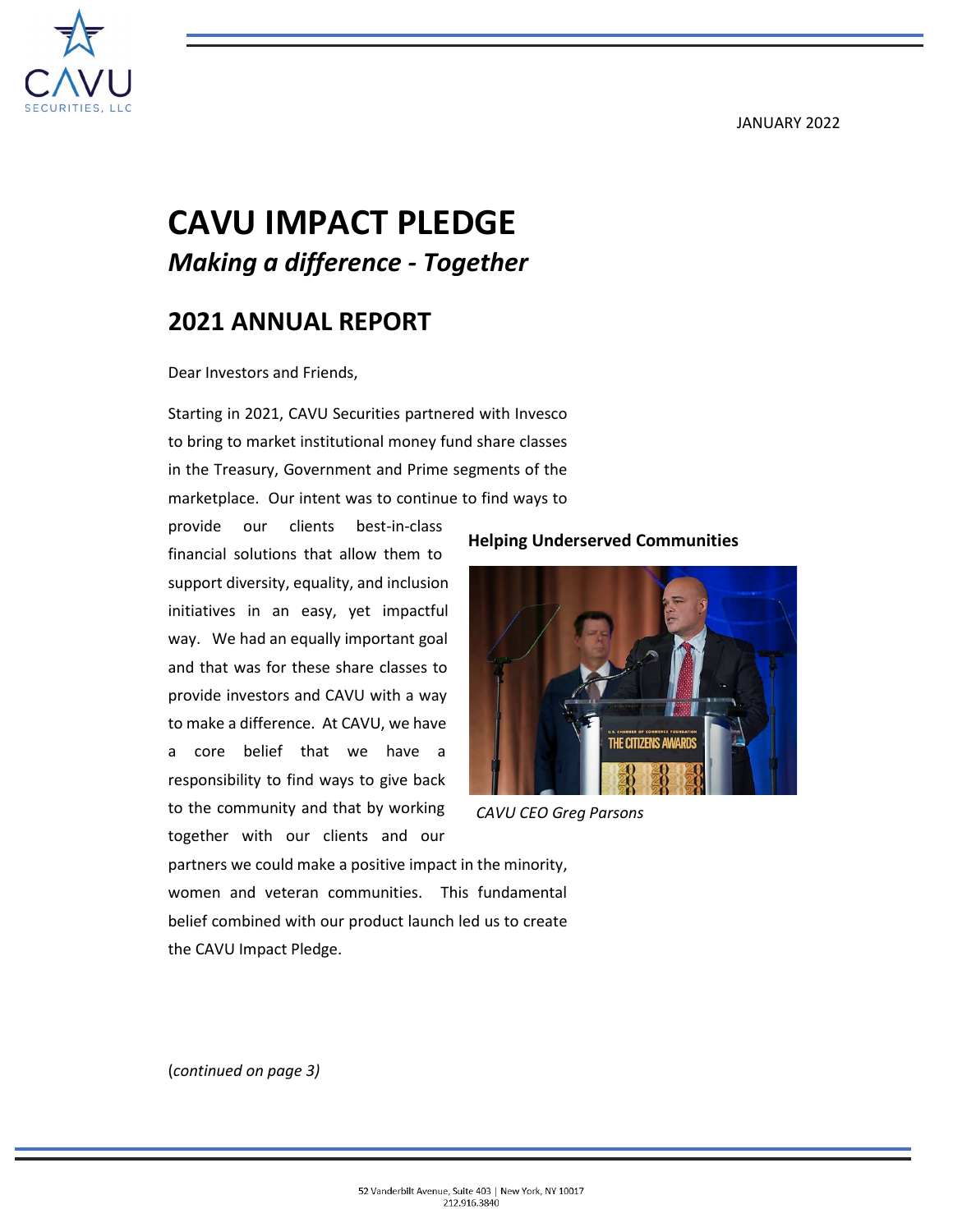## **2021 Grant Recipients**

#### **DOG TAG INC.**



Dog Tag Inc. strives to build a bridge to business employment and a productive civilian life for veterans and their families. Dog Tag's "Learning Labs" provide real-life work experience for service-disabled veterans, military spouses, and caregivers in the organization's small business venture, Dog Tag Bakery.

#### **VERA INSTITUTE OF JUSTICE**



The Vera Institute of Justice partners with others to tackle the most pressing injustices of our day from the causes and consequence of mass incarceration, racial disparities, and the loss of public trust in law enforcement, to the unmet needs of the vulnerable, the marginalized, and those harmed by crime and violence.

#### **BLACK GIRLS CODE**



Black Girls Code seeks to increase the number of women of color in the digital space by empowering girls of color to become innovators in STEM fields, leaders in their communities, and builders of their own futures through exposure to computer science and technology.

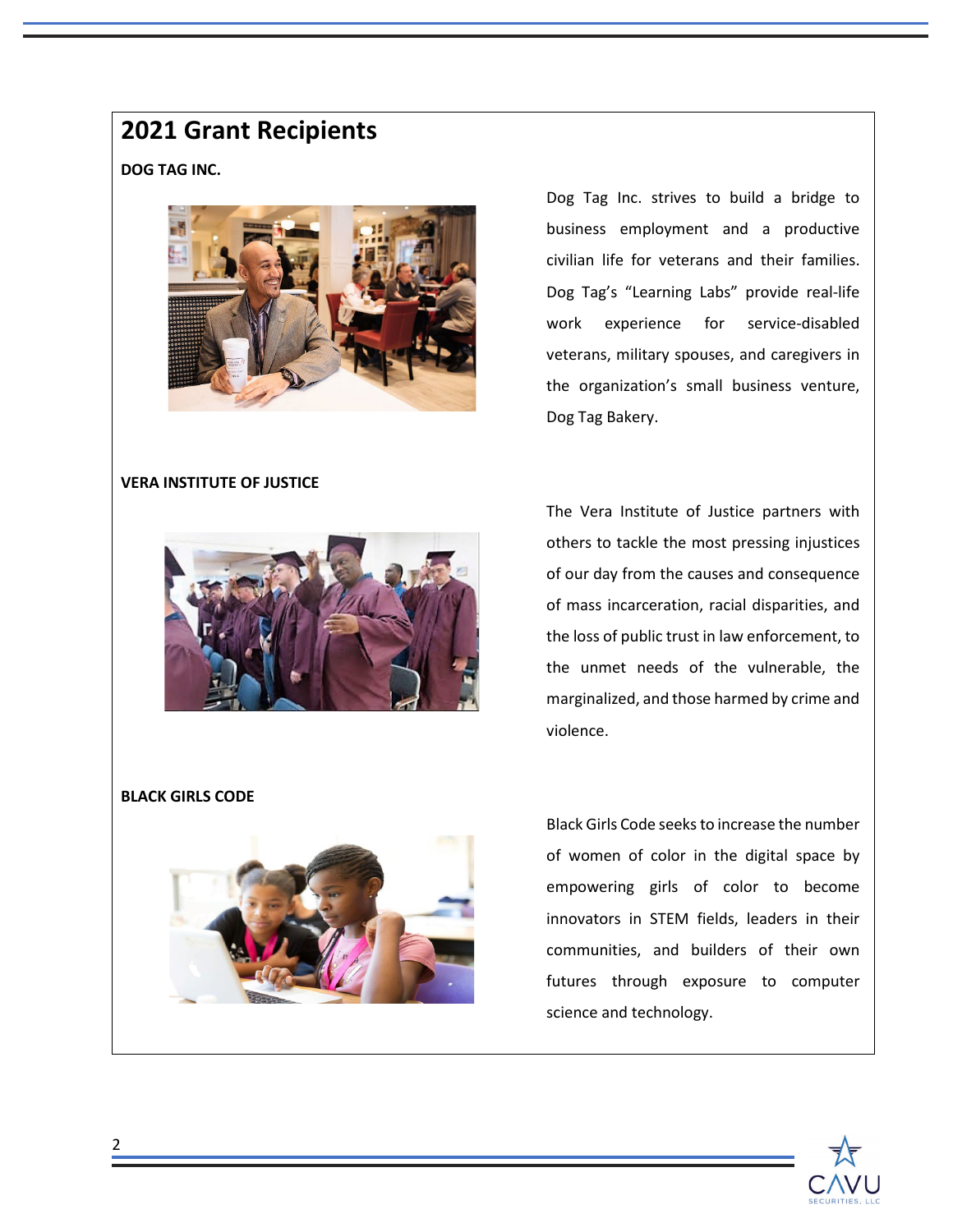(*continued from page 1*)



#### **Positive Impact**

2021 presented a challenging year for rates, which impacted revenue earned on the money fund share classes. Even in such a tough environment we are proud of the contributions generated to the grantee organizations through your investment in the CAVU share class.

| Gross Revenue from share classes                                | \$306,810                        |
|-----------------------------------------------------------------|----------------------------------|
| <b>Total Impact Pledge</b>                                      | \$30,681                         |
| Grant amounts                                                   |                                  |
| Dog Tag<br>Vera Institute of Justice<br><b>Black Girls Code</b> | \$10,227<br>\$10,227<br>\$10,227 |
|                                                                 |                                  |

 *organization. \*As of 1/31/2022, all amounts were paid to each*  We at CAVU are very proud of the Impact Pledge and are committed to providing the transparency around the pledge that investors of the share class deserve. We will report on CAVU revenue generated through the product, dollars donated as a function of our pledge commitment and the impact it drives to our downstream philanthropic partners. This is the first of what will be an annual report on the successes, dollars donated and community impact we have been able to achieve through your support.

 2021 was an amazing start to the partnership with Invesco. We will continue to grow, and the pledge will drive greater impact in 2022. I am excited at the prospects and extremely grateful for your support. Together, we all can make a difference. On behalf of the entire CAVU team, to the clients and partners that support us  $-$  a huge thank you. For those that have not yet come on board, I look forward to having you join our journey.

#### **Sincerely,**

**Greg Parsons, CEO**